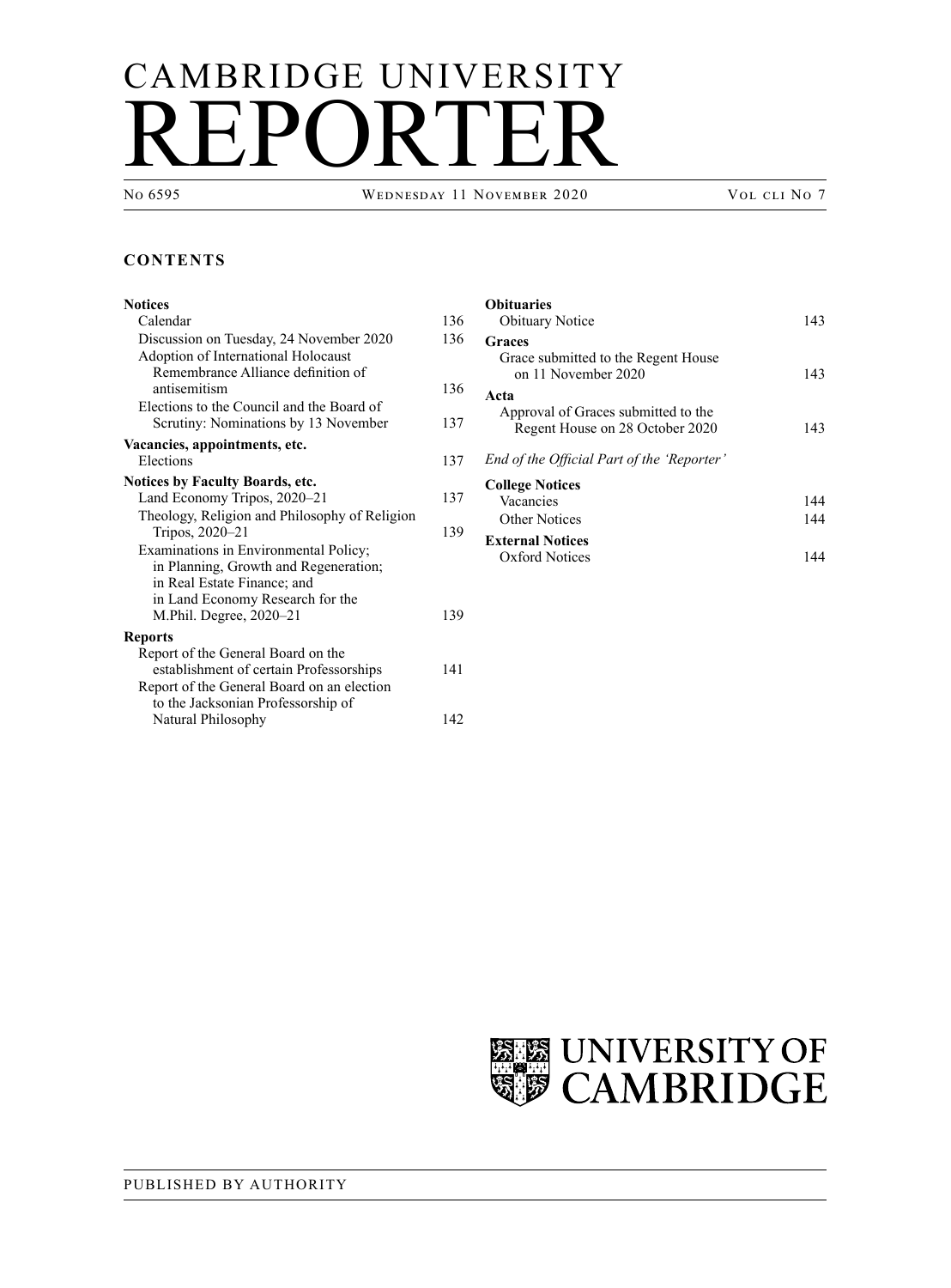# <span id="page-1-0"></span>**NOTICES**

# **Calendar**

24 November, *Tuesday*. Discussion via videoconference at 2 p.m. (see below).

28 November, *Saturday*. Congregation of the Regent House at 11 a.m. (degrees in absence only).

29 November, *Sunday*. End of third quarter of Michaelmas Term.

- 4 December, *Friday*. Full Term ends.
- 8 December, *Tuesday*. Discussion via videoconference at 2 p.m.
- 19 December, *Saturday*. Michaelmas Term ends.

# **Discussion on Tuesday, 24 November 2020**

The Vice-Chancellor invites those qualified under the regulations for Discussions (*[Statutes and Ordinances](https://www.admin.cam.ac.uk/univ/so/2019/chapter01-section4.html#heading2-2)*, 2019, p. 105) to a Discussion via videoconference on Tuesday, 24 November 2020 at 2 p.m., for the discussion of:

- 1. Report of the General Board, dated 9 November 2020, on the establishment of certain Professorships (p. [141\).](#page-8-0)
- 2. Report of the General Board, dated 9 [November 2020, on an election to the Jacksonian Professorship of Natural](#page-8-0)  [Philosophy \(p.](#page-8-0) 142).

Those wishing to join the Discussion by videoconference should email [UniversityDraftsman@admin.cam.ac.uk fro](mailto:UniversityDraftsman@admin.cam.ac.uk)m their University email account and providing their CRSid (if a member of the collegiate University) by 10 a.m. on the date of the Discussion to receive joining instructions. Alternatively, contributors may email remarks to contact@proctors.cam.ac.uk, copying [ReporterEditor@admin.cam.ac.uk, by](mailto:ReporterEditor@admin.cam.ac.uk) no later than 10 a.m. on the day of the Discussion, for reading out by the Proctors,<sup>1</sup> or ask someone else who is attending to read the remarks on their behalf.

 $<sup>1</sup>$  Any comments sent by email should please begin with the name and title of the contributor as they wish it to be read out and include</sup> at the start a note of any College or Departmental affiliations they have.

# **Adoption of International Holocaust Remembrance Alliance definition of antisemitism**

#### *4 November 2020*

The Council and the General Board have agreed that the University will adopt the International Holocaust Remembrance Alliance's (IHRA) working definition on antisemitism in full, with clarifications recommended by the Home Affairs Select Committee in 2016.

#### The IHRA definition is as follows:<sup>1</sup>

Antisemitism is a certain perception of Jews, which may be expressed as hatred toward Jews. Rhetorical and physical manifestations of antisemitism are directed toward Jewish or non‑Jewish individuals and/or their property, toward Jewish community institutions and religious facilities.

Contemporary examples of antisemitism in public life, the media, schools, the workplace, and in the religious sphere could, taking into account the overall context, include, but are not limited to:

- Calling for, aiding, or justifying the killing or harming of Jews in the name of a radical ideology or an extremist view of religion.
- Making mendacious, dehumanizing, demonizing, or stereotypical allegations about Jews as such or the power of Jews as collective – such as, especially but not exclusively, the myth about a world Jewish conspiracy or of Jews controlling the media, economy, government or other societal institutions.
- Accusing Jews as a people of being responsible for real or imagined wrongdoing committed by a single Jewish person or group, or even for acts committed by non‑Jews.
- Denying the fact, scope, mechanisms (e.g. gas chambers) or intentionality of the genocide of the Jewish people at the hands of National Socialist Germany and its supporters and accomplices during World War II (the Holocaust).
- Accusing the Jews as a people, or Israel as a state, of inventing or exaggerating the Holocaust.
- Accusing Jewish citizens of being more loyal to Israel, or to the alleged priorities of Jews worldwide, than to the interests of their own nations.
- Denying the Jewish people their right to self-determination, e.g., by claiming that the existence of a State of Israel is a racist endeavor.
- Applying double standards by requiring of it a behavior not expected or demanded of any other democratic nation.
- Using the symbols and images associated with classic antisemitism (e.g., claims of Jews killing Jesus or blood libel) to characterise Israel or Israelis.
- Drawing comparisons of contemporary Israeli policy to that of the Nazis.
- Holding Jews collectively responsible for actions of the state of Israel.

<sup>1</sup> <https://www.holocaustremembrance.com/resources/working-definitions-charters/working-definition-antisemitism>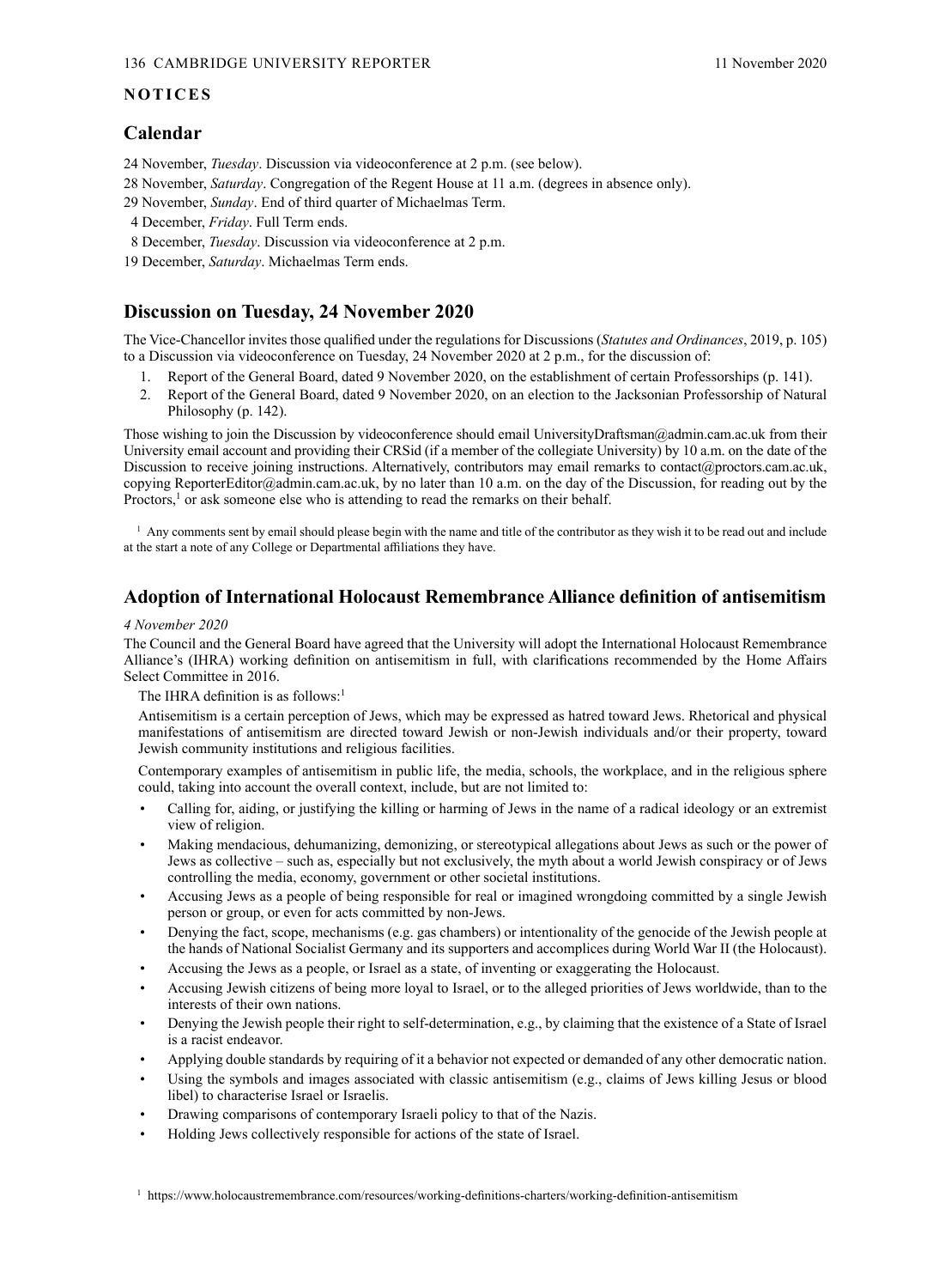<span id="page-2-0"></span>The Council and the General Board have also included the following clarifications in the University's definition of antisemitism, as recommended by the Home Affairs Select Committee in its report, 'Anti-Semitism in the UK'<sup>2</sup>, to 'ensure that freedom of speech is maintained in the context of discourse about Israel and Palestine, without allowing antisemitism to permeate any debate':

- It is not antisemitic to criticise the government of Israel, without additional evidence to suggest antisemitic intent.
- It is not antisemitic to hold the Israeli government to the same standards as other liberal democracies, or to take a particular interest in the Israeli government's policies or actions, without additional evidence to suggest antisemitic intent.
- <sup>2</sup> https://publications.parliament.uk/pa/cm201617/cmselect/cmhaff/136/13610.htm

# **Elections to the Council and the Board of Scrutiny: Nominations due by 13 November**

Members of the University are reminded that, as provided in the revised timetable dated 3 November 2020 (*Reporter*, [6594, 2020–21, p. 109\), the deadline for the receipt of nominations for candidates for election to the University Council](https://www.admin.cam.ac.uk/reporter/2020-21/weekly/6594/6594_public.pdf#page=3)  in classes (*a*), (*b*), and (*c*) and to the Board of Scrutiny in class (*c*)(ii) has been extended to **12 noon on Friday,**  13 November 2020. Nominations should be submitted by email to the Registrary (Registrary@admin.cam.ac.uk) in accordance with the nomination procedure outlined in the Notice of 7 October 2020 (*Reporter*[, 6590, 2020–21, p. 16\)](https://www.admin.cam.ac.uk/reporter/2020-21/weekly/6590/section1.shtml#heading2-9). The complete list of nominations will be published in the *Reporter* on Wednesday, 18 November 2020.

# **VACANCIES, APPOINTMENTS, ETC.**

# **Elections**

Professor John Aston, B.A., *PEM*, Ph.D., *Imperial College London/McGill University*, Professor of Statistics, Department of Pure Mathematics and Mathematical Statistics, elected Harding Professor of Statistics in Public Life with effect from 1 January 2021.

Professor David Fergusson, M.A., *University of Glasgow*, D.Phil., *University of Oxford*, Professor of Divinity, University of Edinburgh, elected Regius Professor of Divinity with effect from 1 April 2021.

Professor Sergei Lebedev, M.Sc., *Moscow Institute of Physics and Technology*, Ph.D., *Princeton University*, Professor of Seismology, Dublin Institute of Advanced Studies, elected Professor of Geophysics with effect from 15 August 2021.

# **NOTICES BY FACULT Y BOARDS, ETC.**

# **Land Economy Tripos, 2020–21**

The Board of Land Economy gives notice that the form and conduct of the papers for examination in 2020–21 for the Land Economy Tripos will be as specified below.

# *Paper 1A. Economics I*

The paper will be examined through a 24-hour open book written paper with a 1,500-word limit per question. The paper will contain no fewer than six questions, of which candidates will be required to answer two.

# *Paper 1B. Economics II*

The paper will be examined through a 24-hour open book written paper with a 1,500-word limit per question. The paper will contain no fewer than six questions, of which candidates will be required to answer two.

# *Paper 2. The public sector: institutional and legal frameworks*

The paper will be examined through a 24-hour open book written paper with a 1,500-word limit per question. The paper will contain no fewer than eight questions, of which candidates will be required to answer four.

# *Paper 3. Quantitative and legal methods for land economists*

The paper will be examined through a 24-hour open book written paper with a 1,500-word limit per question (80% of the final mark for Paper 3) and a project on legal methodology (20% of the final mark for Paper 3). The written paper will be divided into two sections, Mathematics (Section A) and Statistics (Section B), and will contain no fewer than eight questions. Candidates will be required to answer four questions, two from each section.

# *Paper 4. Land economy, development and sustainability*

The paper will be examined through a 24-hour open book written paper with a 1,500-word limit per question (65% of the final mark for Paper 4), and a project (35% of the final mark for Paper 4). The written paper will contain no fewer than five questions of which candidates will be required to answer two.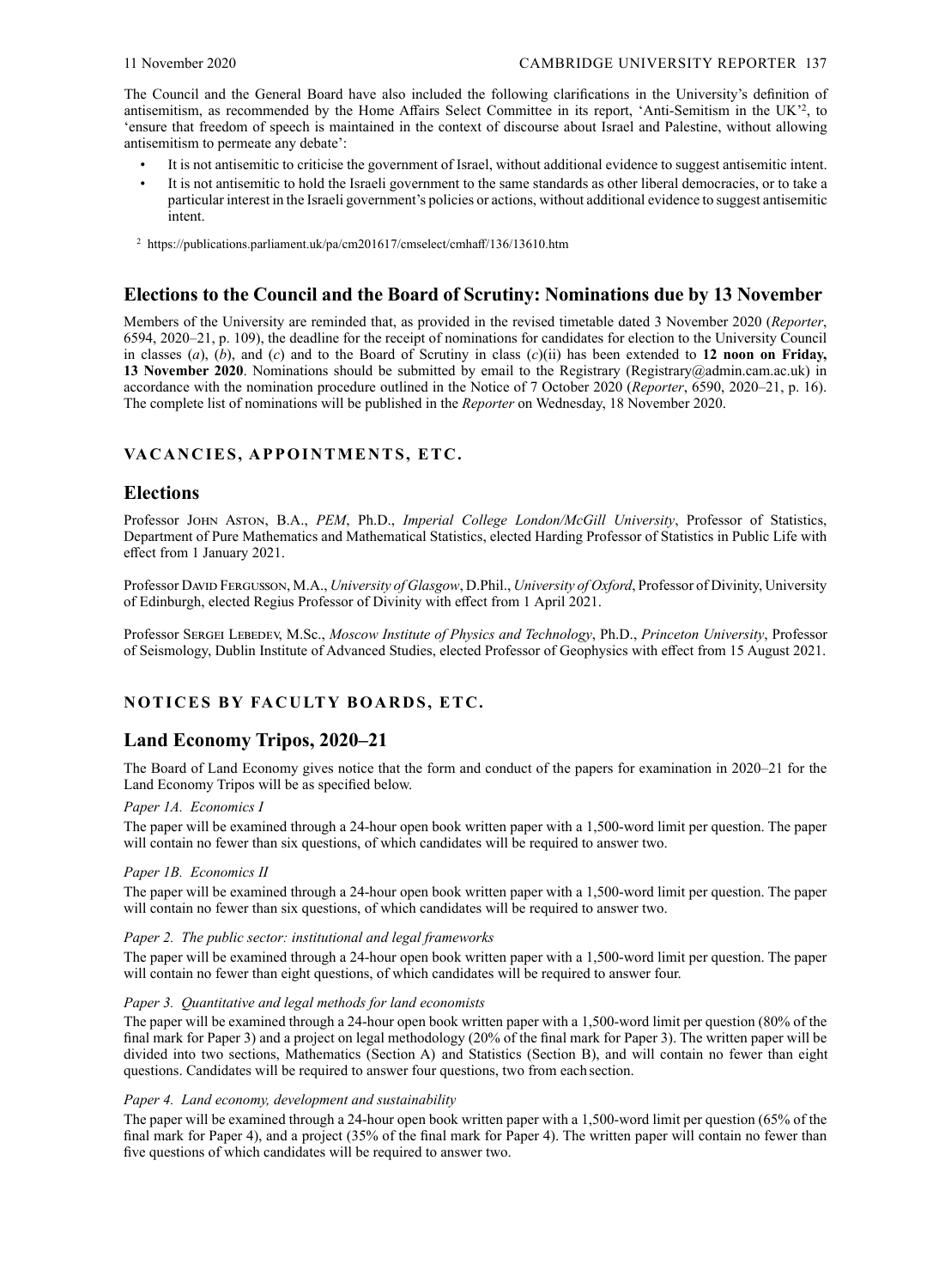#### 138 CAMBRIDGE UNIVERSITY REPORTER 11 November 2020

#### *Paper 5. Environmental economics and law*

The paper will be examined by means of a 24‑hour open book written paper with a 6,000-word limit. Candidates are required to answer four essay-style questions, comprising two questions from Part A and two questions from Part B. Questions in Part A require candidates to demonstrate their understanding of topics from environmental law, while questions in Part B require candidates to demonstrate their understanding of environmental economics.

#### *Paper 6. Fundamentals of finance and investment*

The paper will be examined through a 24‑hour open book written paper with a 6,000-word limit. The paper will contain no fewer than ten questions, of which students will be required to answer four.

#### *Paper 7. Regional economics and policy*

The paper will be examined through a 24‑hour open book written paper with a 6,000-word limit. The paper will be divided into two sections, Section A and Section B. The paper will contain no fewer than eight questions and candidates will be required to answer three questions in total, with at least one question to be answered from each section.

#### *Paper 8. Law of real property: principles, policy and economic implications*

The paper will be examined through a 24‑hour open book written paper with a 6,000-word limit. The paper will contain no fewer than eight questions, of which candidates will be required to answer four.

#### *Paper 9. Private law*

The paper will be examined through a 24-hour open book written paper with a 6,000-word limit. The paper will be divided into two sections, Section A (Tort law) and Section B (Contract law). The paper will contain no fewer than ten questions and candidates will be required to answer four questions in total, with at least one question to be answered from each section.

#### *Paper 10. The built environment*

The paper will be examined through a 24‑hour open book written paper with a 6,000-word limit. The paper will be divided into two sections, Section A and Section B. Each section will contain no fewer than five questions. Candidates will be required to answer four questions, two from each section.

#### *Paper 11. Land and urban economics*

The paper will be examined through a 24‑hour open book written paper with a 6,000-word limit. The paper will contain no fewer than eight questions, from which candidates will be required to answer three.

#### *Paper 12. Law and economics*

The paper will be examined through a 24-hour open book written paper with a 6,000-word limit. The paper will contain no fewer than ten questions, of which candidates will be required to answer four.

#### *Paper 13. Landlord and tenant law*

The paper will be examined through a 24-hour open book written paper with a 6,000-word limit. The paper will be divided into two sections. Section A will contain no fewer than four questions on the general law of leases and of the rights and obligations of the parties to leases. Section B will contain no fewer than four questions on the statutory regulation of residential and business tenancies. Candidates will be required to answer four questions, two from each section.

#### *Paper 14. Planning policy and practice*

The paper will be examined through a 24-hour open book written paper with a 6,000-word limit. The paper will be divided into two sections, Section A and Section B. The paper will contain no fewer than ten questions and candidates will be required to answer four questions in total, with at least one question to be answered from each section.

#### *Paper 15. Advanced techniques in finance and investment for real estate*

The paper will be examined through a 24-hour open book written paper with a 6,000-word limit. The paper will be divided into two sections. Section A will contain no fewer than four empirical or problem-oriented questions. Section B will contain no fewer than four essay-type questions. Candidates will be required to answer four questions, two from each section.

#### *Paper 16. Land, food and ecosystem services*

The paper will be examined through a 24‑hour open book written paper with a 6,000-word limit. The paper will contain no fewer than ten questions, of which candidates will be required to answer four.

#### *Paper 17. Land policy and development economics*

The paper will be examined through a 24‑hour open book written paper with a 6,000-word limit. The paper will contain no fewer than ten questions, of which candidates will be required to answer four.

#### **Rules of general application**

#### *Relative weighting*

Unless otherwise specified:

- (*a*) within each paper, all questions will carry equal weight;
- (*b*) within each question, all parts carry equal weight.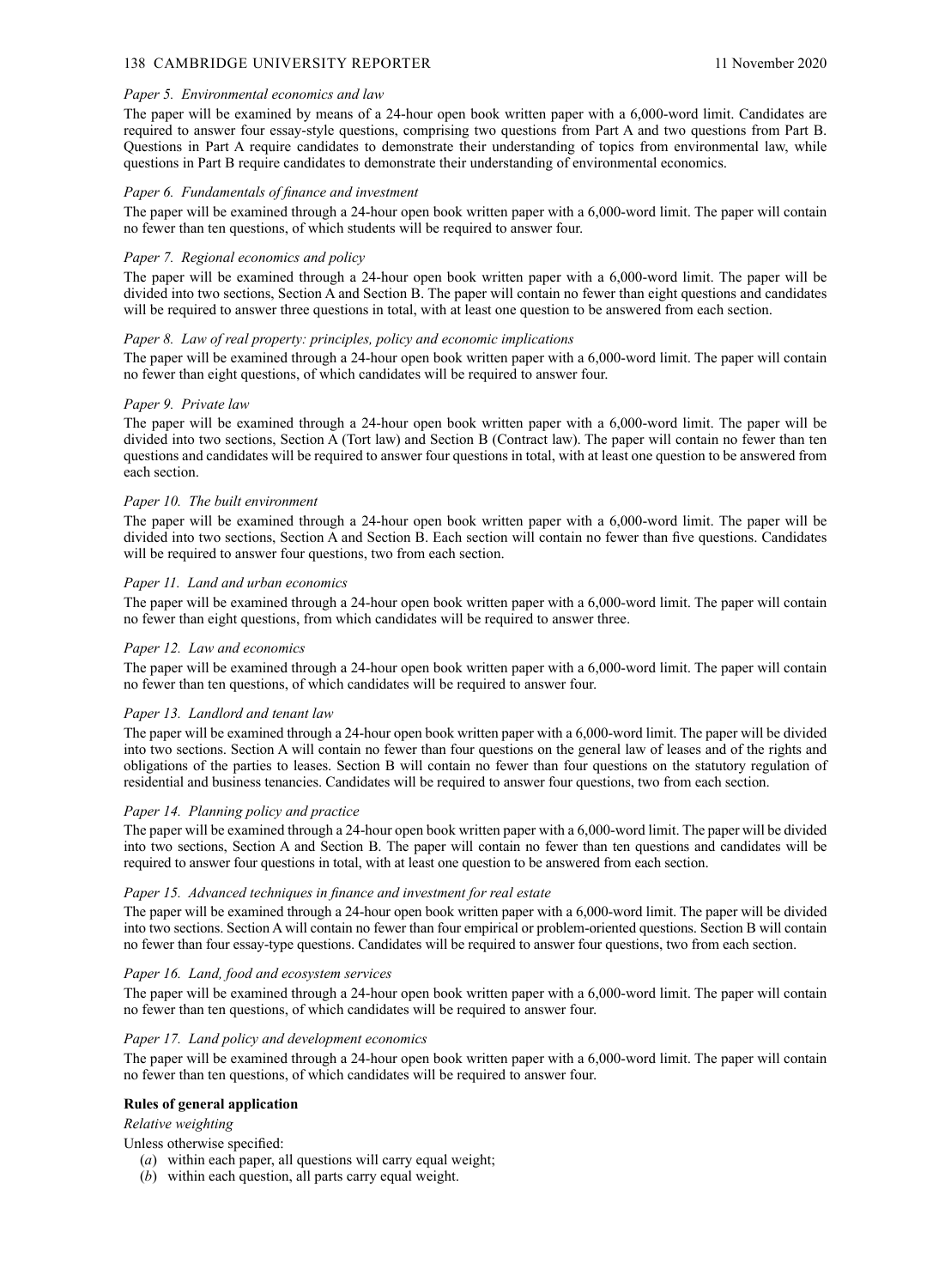# <span id="page-4-0"></span>**Theology, Religion and Philosophy of Religion Tripos, 2020–21**

The Faculty Board of Divinity gives notice that, with effect from the examinations to be held in 2021, the form of examination for the following papers for the Theology, Religion and Philosophy of Religion Tripos will be changed as follows:

*Papers A2–A6*, *A8–A9*, *B2–B6*, *B8*, *B10*, *B11*, *B14–B16*, *C2*, *C4–C6*, *and C8–C12* (*[Statutes and Ordinances](http://www.admin.cam.ac.uk/univ/so/2019/chapter04-section35.html#side-backref-369-1)*, 2019, p. 434) Instead of a three-hour examination, the above papers will be examined by the submission of coursework. The work will need to be submitted in accordance with the timetable for examinations to be announced by the Faculty of Divinity later in the year.

# **Examinations in Environmental Policy; in Planning, Growth and Regeneration; in Real Estate Finance; and in Land Economy Research, for the M.Phil. Degree, 2020–21**

The Degree Committee for the Department of Land Economy gives notice that, with effect from the examinations to be held in 2020–21, the form of the examination for each module offered will be as stated below.

*Please note*: in instances where Land Economy Research students opt to take modules normally assessed by written examination, the Examiners will be asked to provide a separate assignment. Where a module is usually examined in a combination of forms, it is also likely that the candidate will be set a separate assignment. Details of any such substitute assignments will be notified to the candidates concerned once they have been confirmed with the relevant Examiners.

#### Michaelmas and Lent Term Modules

#### *EP01 International environmental law*

The module will be examined by 4,000-word project in the Lent Term (50% of total mark) and by a 4,000-word 48-hour take home assessment in Easter Term. Candidates are required to answer two questions from a choice of six in the Easter Term (50% of total mark).

#### *EP02 Environmental economics and policy*

The module will be examined by 4,000-word project in the Lent Term (50% of total mark) and by a 4,000-word 48-hour take home assessment in Easter Term. Candidates are required to answer two questions from a choice of six, one from Part A and one from Part B in the Easter Term (50% of total mark).

#### *PGR01 Urban and environmental planning*

The module will be examined by 4,000-word project in the Lent Term (50% of total mark) and by a 48-hour take home assessment in Easter Term. Candidates are required to answer two questions from a choice of six, one from Part A and one from Part B. Each answer to a question must not exceed 1,500 words in the Easter Term (50% of total mark).

#### *PGR02 Urban and housing policy*

The module will be examined by 4,000-word project in the Lent Term (50% of total mark) and by a 48-hour take home assessment in Easter Term. Candidates are required to answer two questions from a choice of five. Each answer to a question must not exceed 1,500 words in the Easter Term (50% of total mark).

#### *RE01 Corporate finance and real estate*

The module will be examined by 4,000-word project in the Lent Term (50% of total mark) and by a 4,000‑word 48-hour take home assessment in Easter Term. Candidates are required to answer two questions from a choice of three in the Easter Term (50% of total mark).

#### *RE02 Real estate finance and investment*

The module will be examined by 4,000-word project in the Lent Term (50% of total mark) and by a 4,000‑word 48-hour take home assessment in Easter Term. Candidates are required to answer two questions from a choice of three in the Easter Term (50% of total mark).

#### Michaelmas Term Modules

# *RM01 Research methods* The module will be examined by a 4,000-word project.

*EP08 Comparative environmental policy* The module will be examined by a 4,000-word project.

*PGR04 Institutions and development I* The module will be examined by a 4,000-word project.

*RE04 The macroeconomy and housing* The module will be examined by a 4,000-word project.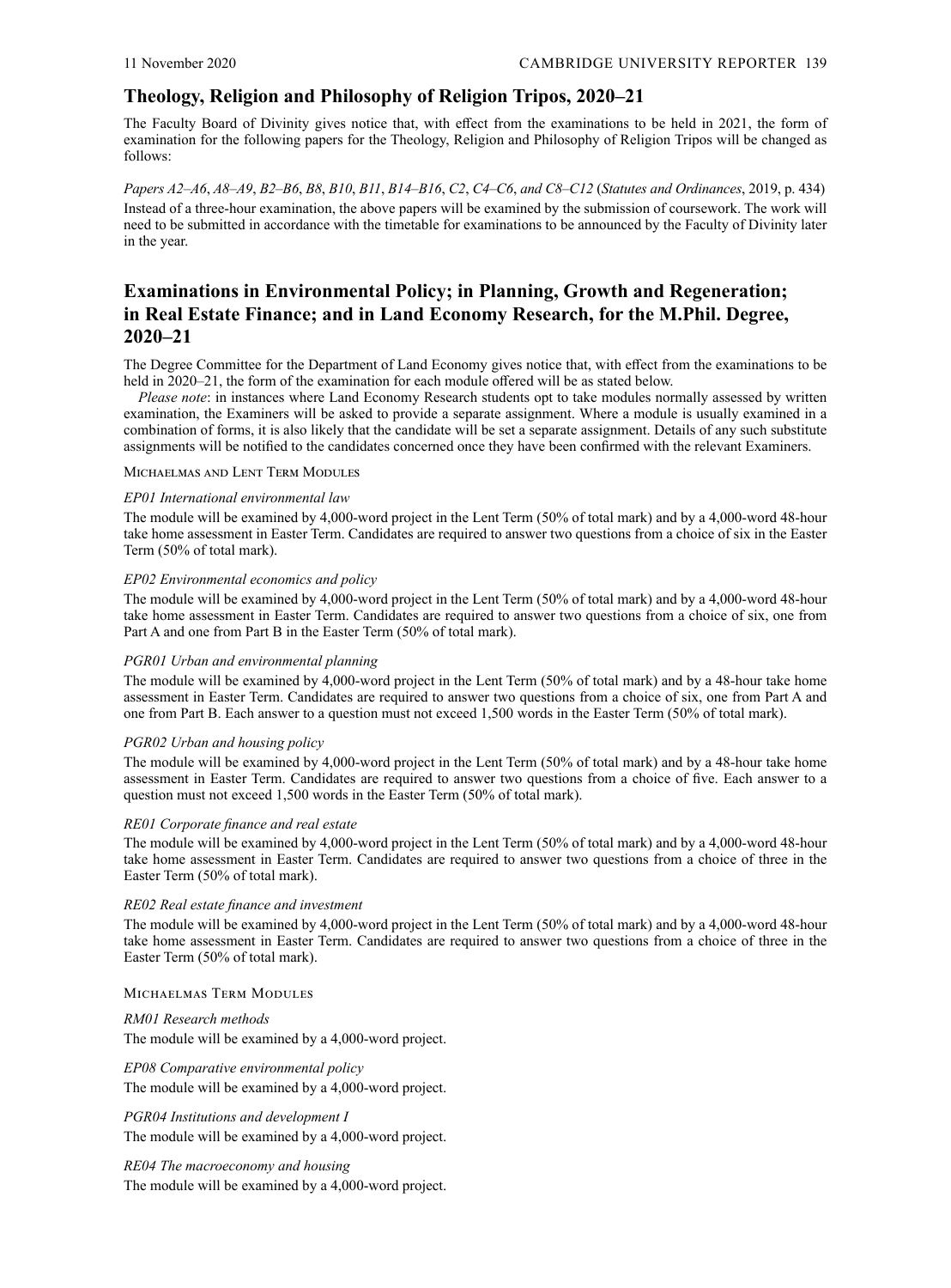#### 140 CAMBRIDGE UNIVERSITY REPORTER 11 November 2020

#### Lent Term Modules

#### *RM02 Further topics in quantitative methods*

The module will be examined by a 48-hour take home assessment. Candidates are required to answer two questions, one from each of two sections. One section will consist of three questions, from which candidates must choose one.

#### *RM03 Spatial analysis and modelling*

The module will be examined by a 4,000-word project.

#### *EP06 Energy and climate change*

The module will be examined by a 4,500-word 48-hour take home assessment. Candidates are required to answer three questions from a choice of six, one each from Parts A, B and C.

#### *EP07 Energy and climate change*

The module will be examined by a 4,000-word project.

#### *PGR03 Spatial economics*

The module will be examined by a 48-hour take home assessment. Candidates are required to answer two questions from a choice of five. Each answer to a question must not exceed 1,500 words.

#### *PGR05 Institutions and development II*

The module will be examined by a 48-hour take home assessment. Candidates are required to answer two questions from a choice of six. Each answer to a question must not exceed 1,500 words.

*RE03 Property development processes* The module will be examined by a 4,000-word project.

*RE05 Legal issues in land use and finance* The module will be examined by a 4,000-word project.

# **Rules of general application for written examinations**

# (*i*) *Duration of written examinations*

Where modules are examined by means of a written examination this will consist of a 48-hour open book examination unless otherwise specified.

#### (*ii*) *Relative weighting*

Unless otherwise specified in the paper:

- (*a*) within each paper, all questions will carry equal weight;
- (*b*) within each question, all parts carry equal weight.

#### **Rules of general application for projects, essays and coursework**

The following rules apply unless otherwise specified on assignments and essays:

- (i) All assignments for examination should be submitted by the specified deadline as an electronic version in MS Word/PDF/Excel/PowerPoint submitted via Moodle.
- (ii) Candidates should not put their name on any piece of work submitted for examination; they should instead use their Departmental Candidate Number.
- (iii) Candidates will be required to submit a Project Declaration Form as a separate piece of paper with each project, indicating the module number/name, candidate number and name, and stating that it is all their own work, within the word limit, and that they agree to their work being checked by plagiarism detection software (Turnitin UK).
- (iv) Penalties will be applied by the Board of Examiners in the event of late submission. This includes the late submission of the required electronic version.
- (v) Penalties will be applied by the Board of Examiners in the event that the prescribed word limit is exceeded.

*Please also note*: If the University's operation is disrupted to such an extent that conventional written examinations are not possible, the Degree Committee reserves the right to change the mode of assessment to any suitable method.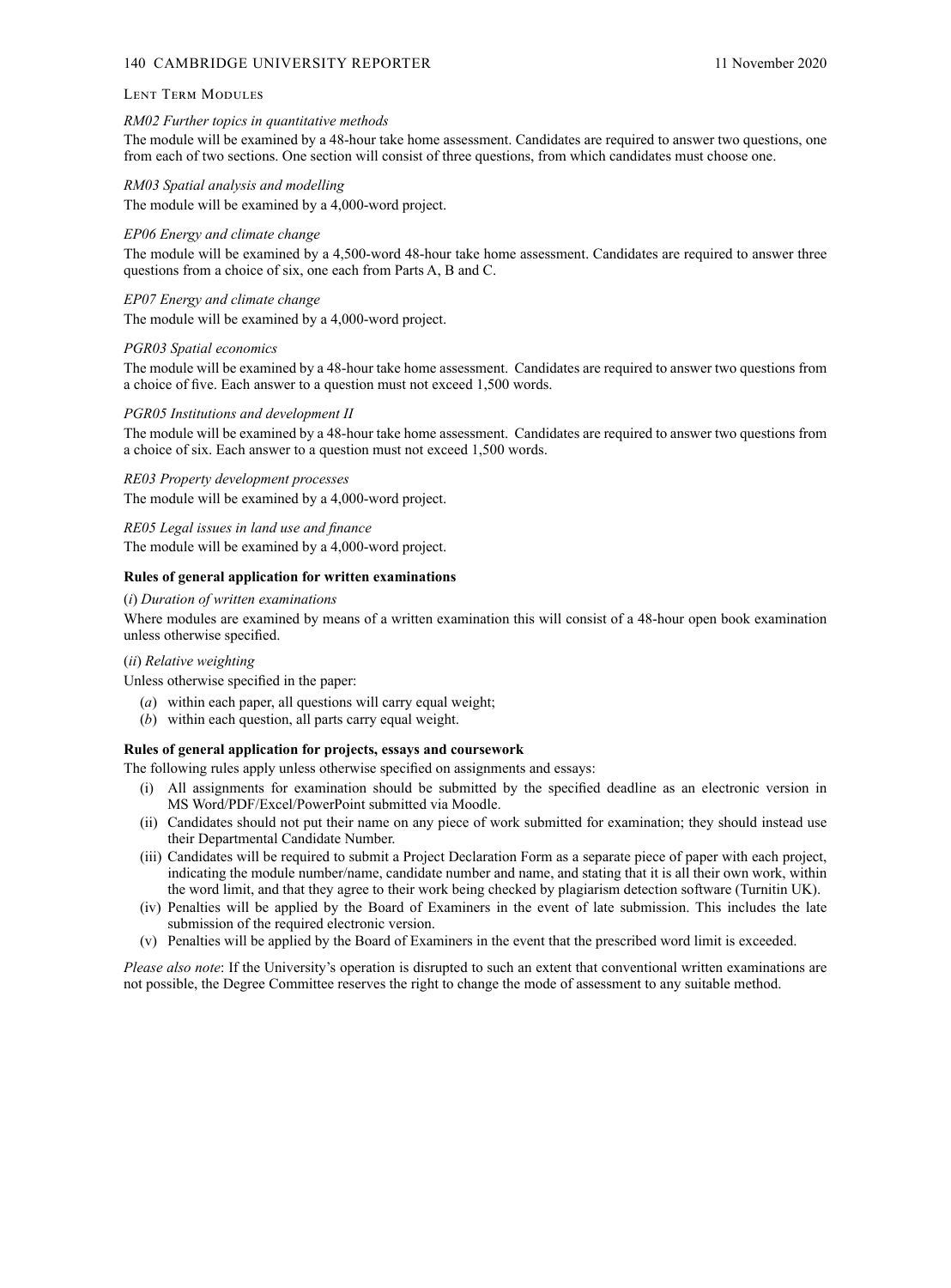# <span id="page-6-0"></span>**REPORTS**

# **Report of the General Board on the establishment of certain Professorships**

The GENERAL BOARD begs leave to report to the University as follows:

1. The General Board recommends the establishment of a Professorship of Finance and Economics, a Professorship of Autism Research, a Sheila Joan Smith Professorship of Medicine and a Professorship of Plant Development. The funding arrangements for these professorships, as set out in paragraphs 2, 3, 4 and 5 below, were approved under the Recruitment Protocol, which the Council approved on 20 July 2020 and which is in effect from 1 August 2020 until 31 July 2021.

2. The Faculty Board of Economics and the Council of the School of the Humanities and Social Sciences propose the establishment for a single tenure of a Professorship of Finance and Economics from 1 January 2021, assigned to the Faculty of Economics. The full salary costs of the Professorship will be met from a combination of the School's recurrent Chest allocation and the Janeway Fund for Economics (*[Statutes and Ordinances](http://www.admin.cam.ac.uk/univ/so/2019/chapter12-section2.html#heading2-273)*, 2019, p. 884). The Board has agreed that election to the Professorship should be made by an *ad hoc* Board of Electors and that the candidature should be open to all persons whose work falls within the general field of the title of the office.

3. The Faculty Board of Medicine and the Council of the School of Clinical Medicine propose the establishment in perpetuity of a Professorship of Autism Research from 1 January 2021, in the Department of Psychiatry. The full salary costs of the Professorship will be met from a donation of £3.6m to the University from the Autism Research Trust, to be held on trust by the University as an endowment fund to be called the Autism Research Trust Fund. The Board has

agreed that election to the Professorship should be made by an *ad hoc* Board of Electors and that the candidature should be open to all persons whose work falls within the general field of the title of the office.

4. The Faculty Board of Medicine and the Council of the School of Clinical Medicine propose the establishment in perpetuity of a Sheila Joan Smith Professorship of Medicine from 14 December 2020, in the Department of Medicine. The full salary costs of the Professorship will be met from the Sheila Joan Smith Professorship Fund (*[Statutes and Ordinances](http://www.admin.cam.ac.uk/univ/so/2019/chapter12-section2.html#heading2-531)*, 2019, p. 989), which already supports the Sheila Joan Smith Professorship of Immunology (*[Statutes and Ordinances](http://www.admin.cam.ac.uk/univ/so/2019/chapter11-section3.html#heading4-105)*, 2019, p. 723). The Board has agreed that election to the Professorship should be made by an *ad hoc* Board of Electors and that the candidature should be open to all persons whose work falls within the general field of the title of the office.

5. The Sainsbury Laboratory Management Board and the Council of the School of the Biological Sciences propose the establishment of a single tenure Professorship of Plant Development from 1 October 2021, in the Sainsbury Laboratory. The full salary costs of the Professorship will be covered by a renewable five-year fellowship from the Gatsby Charitable Foundation. The Board has agreed that election to the Professorship should be made by an *ad hoc* Board of Electors and that the candidature should be open to all persons whose work falls within the general field of the title of the office.

- 6. The General Board recommends:
- I. That a Professorship of Finance and Economics be established in the University for a single tenure from 1 January 2021, placed in the [Schedule to Special Ordinance](http://www.admin.cam.ac.uk/univ/so/2019/special_c-section10.html#heading1-10) C (vii) 1, and assigned to the Faculty of Economics.
- II. That a Professorship of Autism Research be established in the University from 1 January 2021, placed in the Schedule to [Special Ordinance](http://www.admin.cam.ac.uk/univ/so/2019/special_c-section10.html#heading1-10) C (vii) 1, and assigned to the Department of Psychiatry.
- III. That a Sheila Joan Smith Professorship of Medicine be established in the University from 14 December 2020, placed in the [Schedule to Special Ordinance](http://www.admin.cam.ac.uk/univ/so/2019/special_c-section10.html#heading1-10) C (vii) 1, and assigned to the Department of Medicine.
- IV. That a Professorship of Plant Development be established in the University for a single tenure from 1 October 2021, placed in the Schedule to Special Ordinance C (vii) 1, and assigned to the Sainsbury Laboratory.
- V. If Recommendation II is approved, that regulations for an Autism Research Trust Fund, as set out in the [Annex](#page-7-0) to this Report, be approved.

| 9 November 2020 | STEPHEN TOOPE, <i>Vice-Chancellor</i> | JOHN DENNIS     | ANNA PHILPOTT       |
|-----------------|---------------------------------------|-----------------|---------------------|
|                 | Kristine Black-Hawkins                | NICHOLAS HOLMES | RICHARD REX         |
|                 | <b>ESME CAVENDISH</b>                 | PATRICK MAXWELL | <b>GRAHAM VIRGO</b> |
|                 | <b>ANN COPESTAKE</b>                  | NIGEL PEAKE     |                     |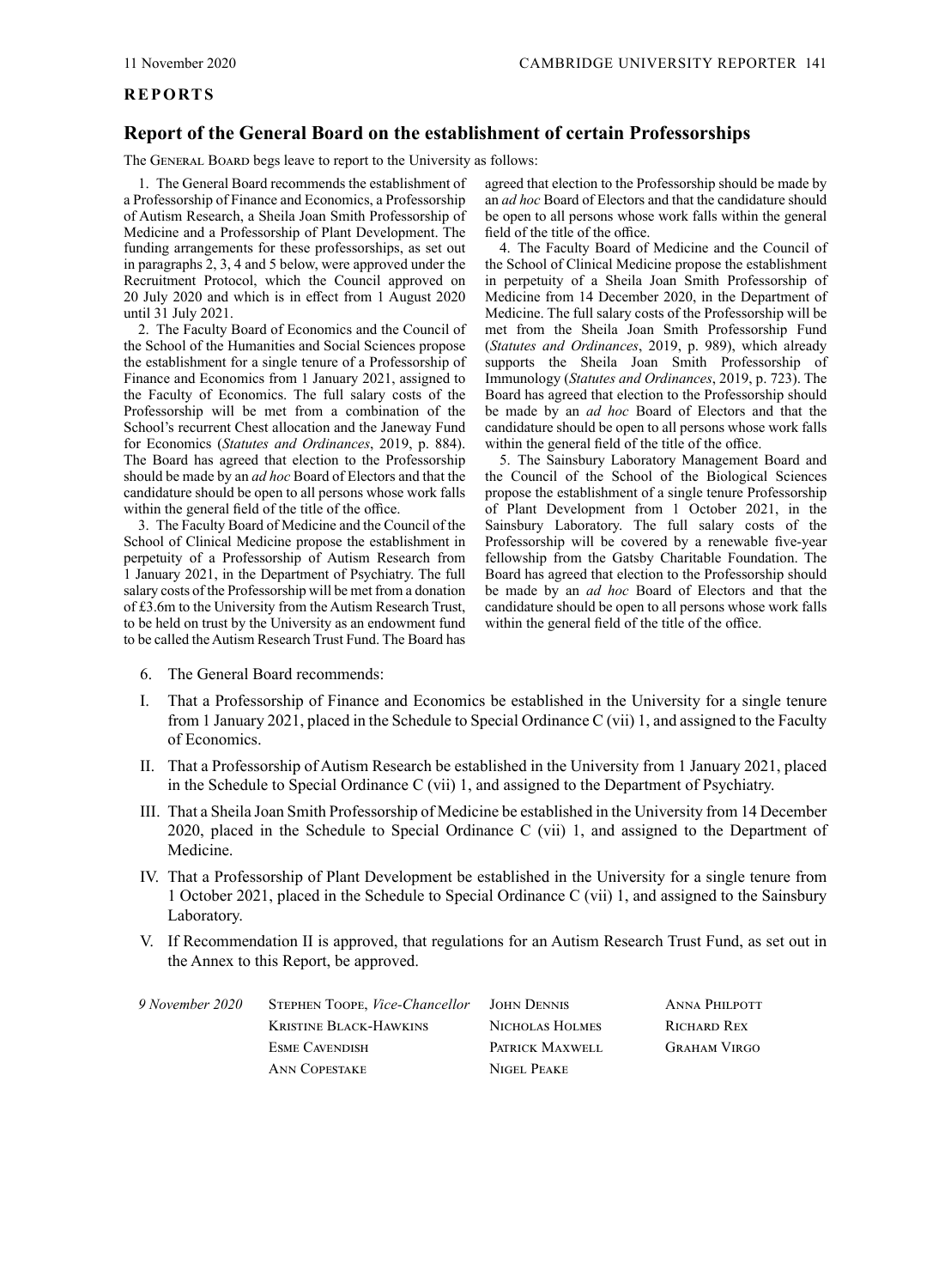# <span id="page-7-0"></span>**ANNEX**

#### AUTISM RESEARCH TRUST FUND

**1.** The benefaction received from the Autism Research Trust, together with such other sums as may be received or applied for the same purpose, shall form an endowment fund called the Autism Research Trust Fund to advance research in the field of autism by supporting a Professorship of Autism Research to be known as the John Lambton Professorship of Autism Research.

**2.** The Managers shall be responsible for the administration of the Fund and the application of its income and shall comprise the Regius Professor of Physic, the Head of the Department of Psychiatry, a member of the Department of Psychiatry appointed by the Faculty Board of Clinical Medicine, and a member of the Regent House undertaking research in autism appointed by the Faculty Board of Clinical Medicine. The Regius Professor of Physic shall be Chair of the Managers unless she or he nominates the Head of the Department of Psychiatry to act as Chair.

**3.** Subject to Regulation 4, the income of the Fund shall be applied towards the payment of the stipend, national insurance, pension contributions, and associated indirect costs of the Professorship payable by the University.

**4.** Any unexpended income in any financial year, including income accrued during a vacancy in the Professorship, may, at the discretion of the Managers:

- (*a*) be applied to support the work of the Professor;
- (*b*) with the approval of the School Council, be applied to support research in the field of autism in the University in such manner as may be recommended by the Managers; and/or
- (*c*) be carried forward for use as income in accordance with Regulation 3 in any one or more subsequent financial years.

# **Report of the General Board on an election to the Jacksonian Professorship of Natural Philosophy**

The GENERAL BOARD begs leave to report to the University as follows:

1. The General Board proposes that Professor Didier Queloz, the current Professor of Physics (1966) in the Department of Physics, be elected to the Jacksonian Professorship of Natural Philosophy in the same Department for a single tenure, in recognition of his award of the Nobel Prize for Physics in 2019. This would require the setting aside of the normal procedure for filling the vacancy as set out in [Special Ordinance](http://www.admin.cam.ac.uk/univ/so/2019/special_c-section9.html#heading1-9) C (vii).

2. The Jacksonian Professorship of Natural and Experimental Philosophy was established in 1783 following a bequest from the Reverend Richard Jackson. The Professorship is now known as the Jacksonian Professorship of Natural Philosophy and is assigned to the Department of Physics. The Jacksonian Professorship is currently vacant, primarily because its endowment is no longer sufficient to support the Professorship.

3. Professor Queloz was awarded the 2019 Nobel Prize for Physics 'for the discovery of an exoplanet orbiting a solar-type star'.<sup>1</sup> The Department wishes to mark this achievement, which is uncommon for those still active in their careers, by enabling him to hold the prestigious Jacksonian Professorship. The Professorship of Physics (1966) would be held in abeyance whilst Professor Queloz held the Jacksonian Professorship. The Council of the School of the Physical Sciences and the Faculty Board of Physics and Chemistry support the proposal. The funding arrangements were approved by the Recruitment Pause Oversight Group on 17 September 2020 on behalf of the Resource Management Committee.

4. The General Board recommends that notwithstanding [Special Ordinance](http://www.admin.cam.ac.uk/univ/so/2019/special_c-section9.html#heading1-9) C (vii), Professor Didier Queloz be elected to the Jacksonian Professorship of Natural Philosophy for a single tenure from 1 January 2021.

| 9 November 2020 | STEPHEN TOOPE, <i>Vice-Chancellor</i> | JOHN DENNIS     | <b>ANNA PHILPOTT</b> |
|-----------------|---------------------------------------|-----------------|----------------------|
|                 | KRISTINE BLACK-HAWKINS                | NICHOLAS HOLMES | RICHARD REX          |
|                 | <b>ESME CAVENDISH</b>                 | PATRICK MAXWELL | <b>GRAHAM VIRGO</b>  |
|                 | <b>ANN COPESTAKE</b>                  | NIGEL PEAKE     |                      |

<sup>1</sup> <https://www.nobelprize.org/prizes/physics/2019/summary/>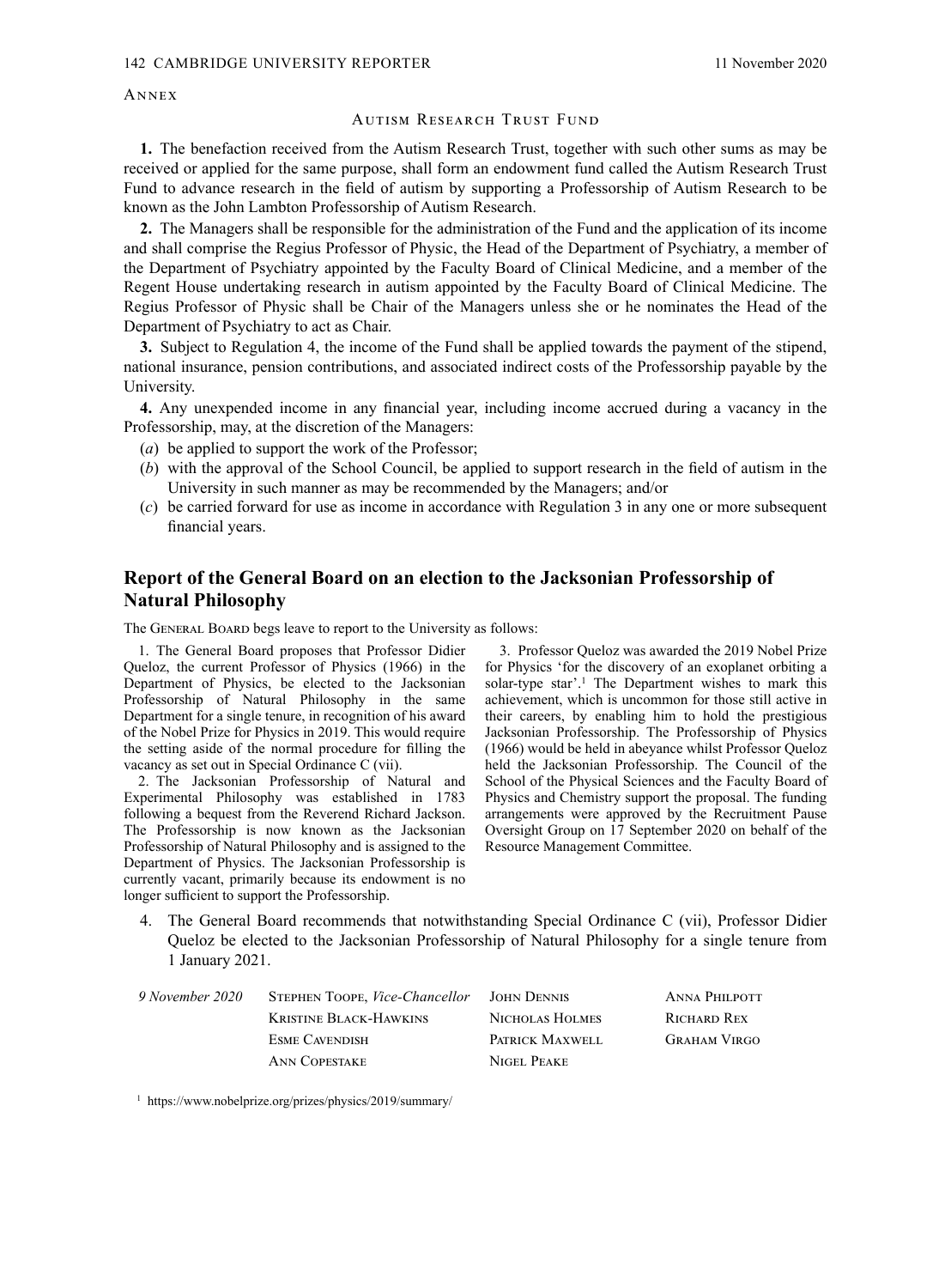#### <span id="page-8-0"></span>**OBITUARIES**

# **Obituary Notice**

Rabbi Jonathan Henry, Baron Sacks, M.A., (Hon)D.D., Honorary Fellow of Gonville and Caius College, Chief Rabbi Emeritus and former Chief Rabbi of the United Hebrew Congregations of the Commonwealth, Templeton Prizewinner, died on 7 November 2020, aged 72 years.

# **GRACES**

# **Grace submitted to the Regent House on 11 November 2020**

The Council submits the following Grace to the Regent House. This Grace, unless it is withdrawn or a ballot is requested in accordance with the regulations for Graces of the Regent House (*[Statutes and Ordinances](http://www.admin.cam.ac.uk/univ/so/2019/chapter01-section4.html#heading2-3)*, 2019, p. 105) will be deemed to have been approved at 4 p.m. on Friday, 20 November 2020.

**1.** That the Professorship of Public Health Medicine (*[Statutes and Ordinances](http://www.admin.cam.ac.uk/univ/so/2019/chapter11-section3.html#heading4-187)*, 2019, p. 730) be assigned to the Department of Psychiatry.<sup>1</sup>

 $<sup>1</sup>$  The Professorship is currently assigned to the Department of Public Health and Primary Care. The Council, on the recommendation</sup> of the General Board and with the support of the Chair of the Council of the School of Clinical Medicine and the Head of the Department of Public Health and Primary Care (who also holds the Professorship), is proposing the reassignment to the Department of Psychiatry.

**ACTA**

# **Approval of Graces submitted to the Regent House on 28 October 2020**

The Graces submitted to the Regent House on 28 October 2020 (*Reporter*[, 6593, 2020–21, p.](https://www.admin.cam.ac.uk/reporter/2020-21/weekly/6593/6593.pdf#page=23) 105) were approved at 4 p.m. on Friday, 6 November 2020.

E. M. C. RAMPTON, *Registrary*

**END OF THE OFFICIAL PART OF THE 'REPORTER'**